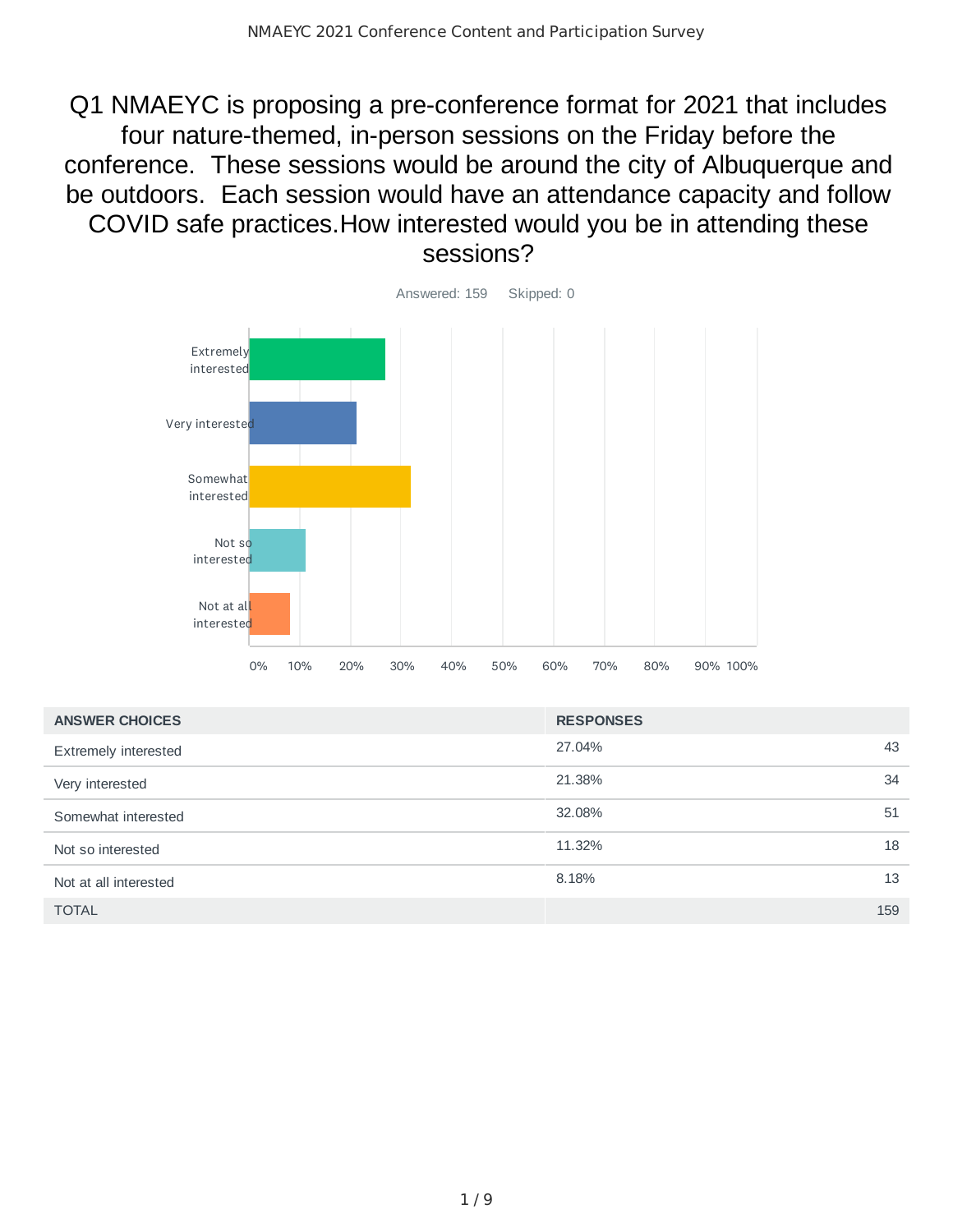### Q2 If staff from your center were to attend these in-person sessions, how important would it be that they be able to attend together?



| <b>ANSWER CHOICES</b> | <b>RESPONSES</b> |
|-----------------------|------------------|
| Extremely important   | 33<br>21.15%     |
| Very important        | 45<br>28.85%     |
| Somewhat important    | 42<br>26.92%     |
| Not so important      | 22<br>14.10%     |
| Not at all important  | 8.97%<br>14      |
| <b>TOTAL</b>          | 156              |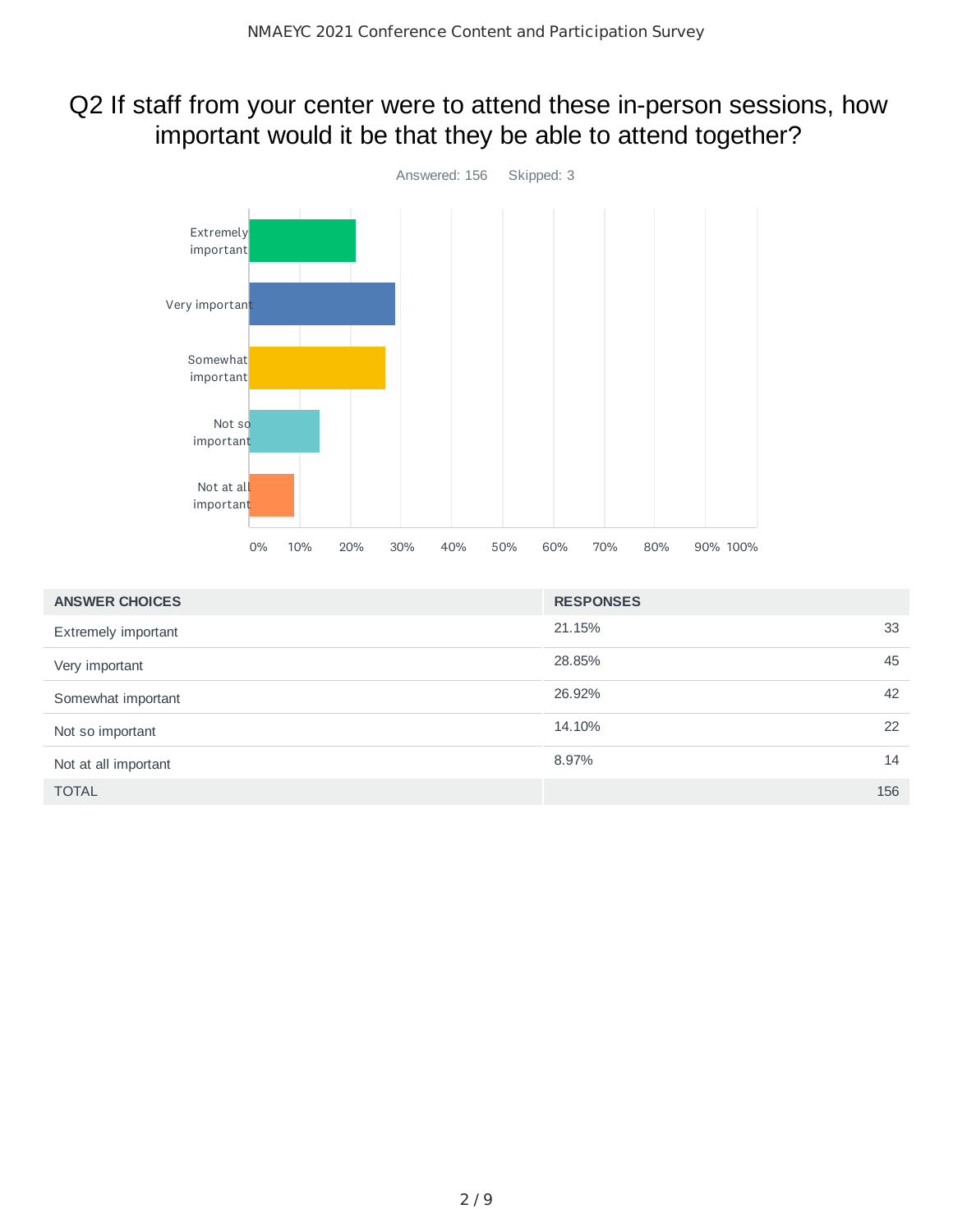#### Q3 NMAEYC is also planning two virtual pre-conference sessions on the Friday before the conference.How interested would you be in attending these sessions?



| <b>ANSWER CHOICES</b> | <b>RESPONSES</b> |
|-----------------------|------------------|
| Extremely interested  | 19.62%<br>31     |
| Very interested       | 37.34%<br>59     |
| Somewhat interested   | 25.95%<br>41     |
| Not so interested     | 12.03%<br>19     |
| Not at all interested | 8<br>5.06%       |
| <b>TOTAL</b>          | 158              |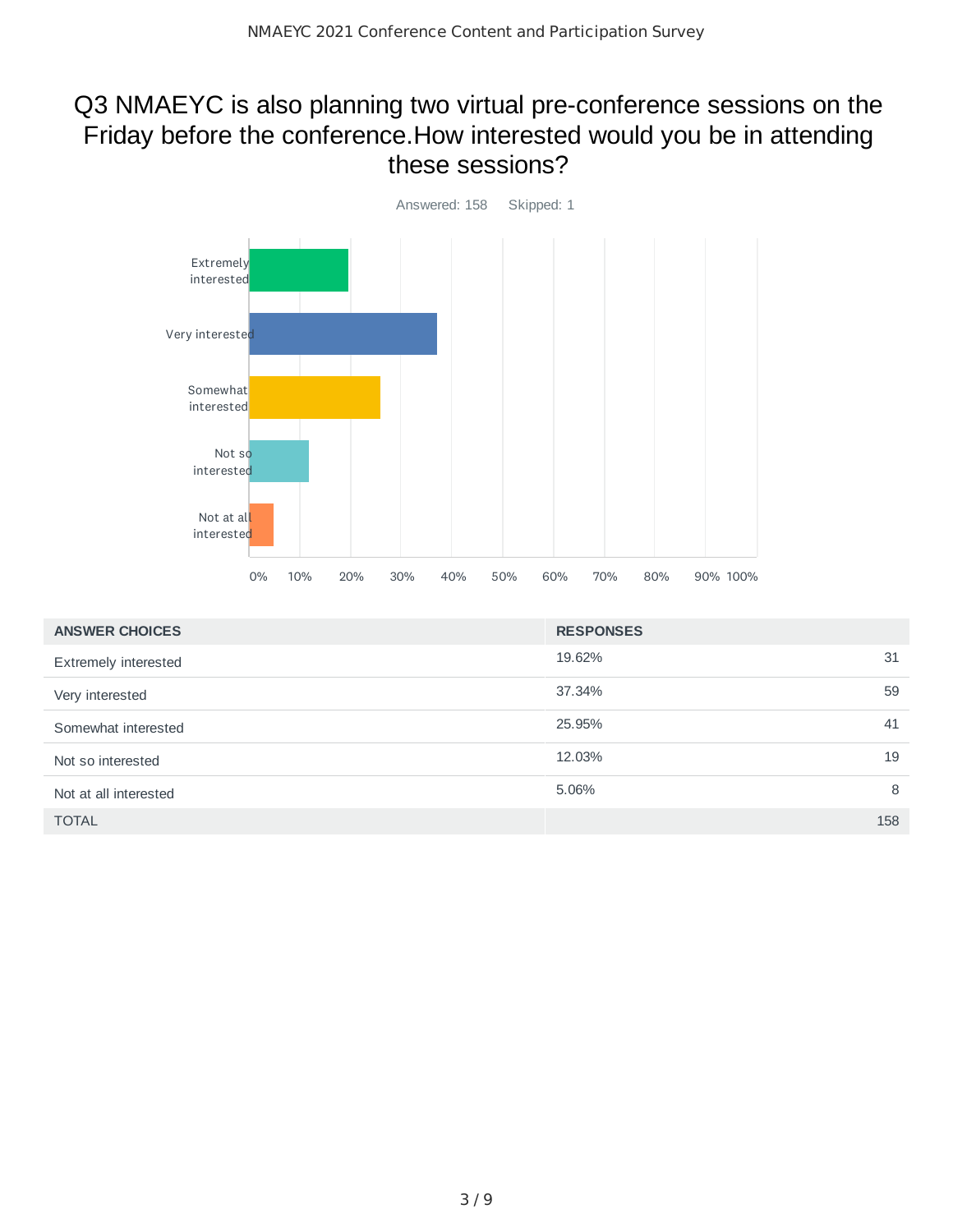## Q4 In general, who pays for your professional development experiences?



| <b>ANSWER CHOICES</b>                             | <b>RESPONSES</b> |     |
|---------------------------------------------------|------------------|-----|
| I pay for them myself                             | 18.87%           | 30  |
| My employer pays for them                         | 66.04%           | 105 |
| A mix of both myself and my employer pay for them | 12.58%           | 20  |
| Other (please specify)                            | $2.52\%$         | 4   |
| <b>TOTAL</b>                                      |                  | 159 |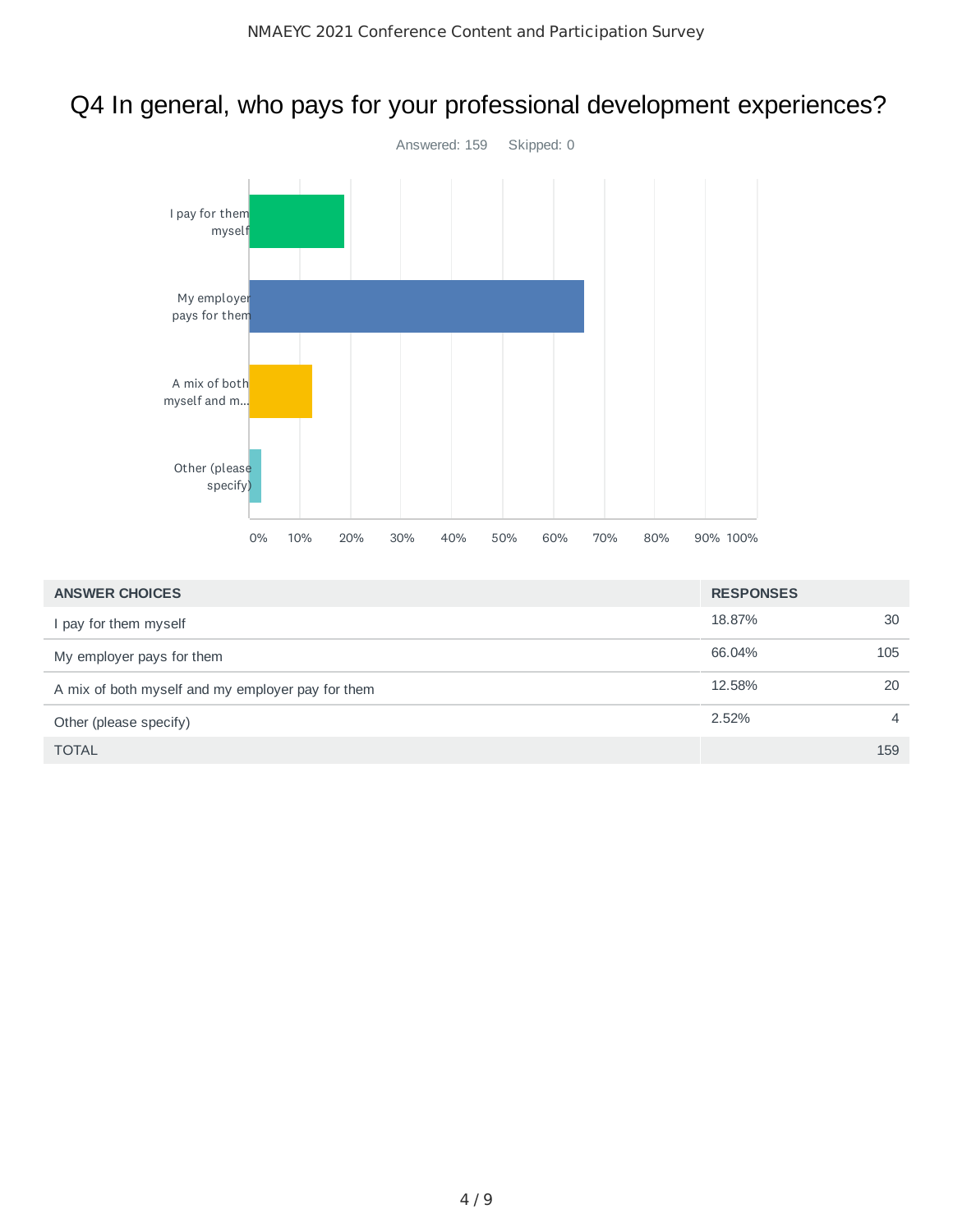# Q5 What is your personal ability to pay out-of-pocket for professional development this year, compared to last year?



| <b>ANSWER CHOICES</b> | <b>RESPONSES</b> |
|-----------------------|------------------|
| <b>Better</b>         | 2<br>1.26%       |
| About the same        | 90<br>56.60%     |
| Worse                 | 67<br>42.14%     |
| <b>TOTAL</b>          | 159              |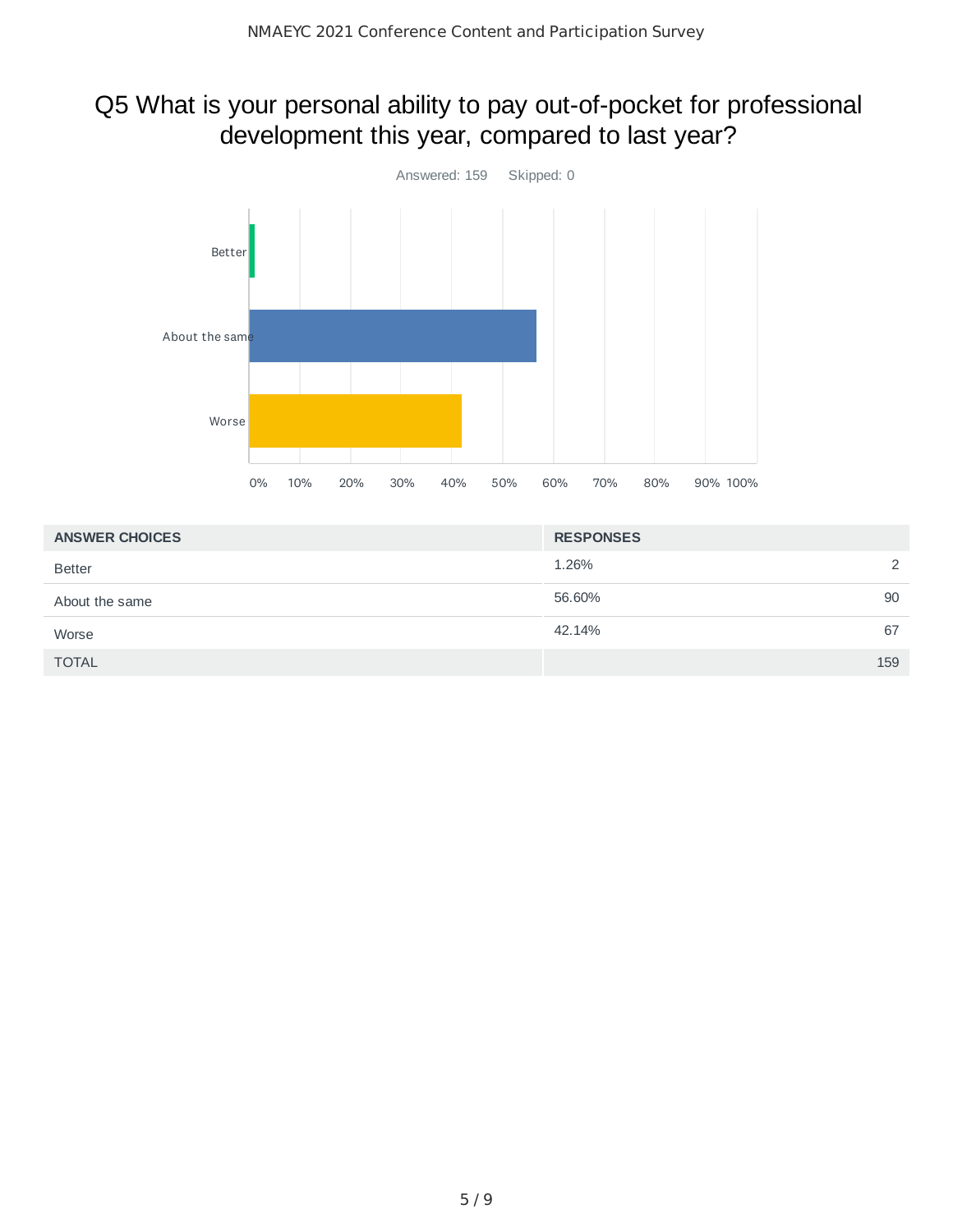## Q6 What is your employer's ability to pay for professional development this year compared to last?



| <b>ANSWER CHOICES</b> | <b>RESPONSES</b> |
|-----------------------|------------------|
| <b>Better</b>         | 3.18%<br>5       |
| About the same        | 96<br>61.15%     |
| Worse                 | 56<br>35.67%     |
| <b>TOTAL</b>          | 157              |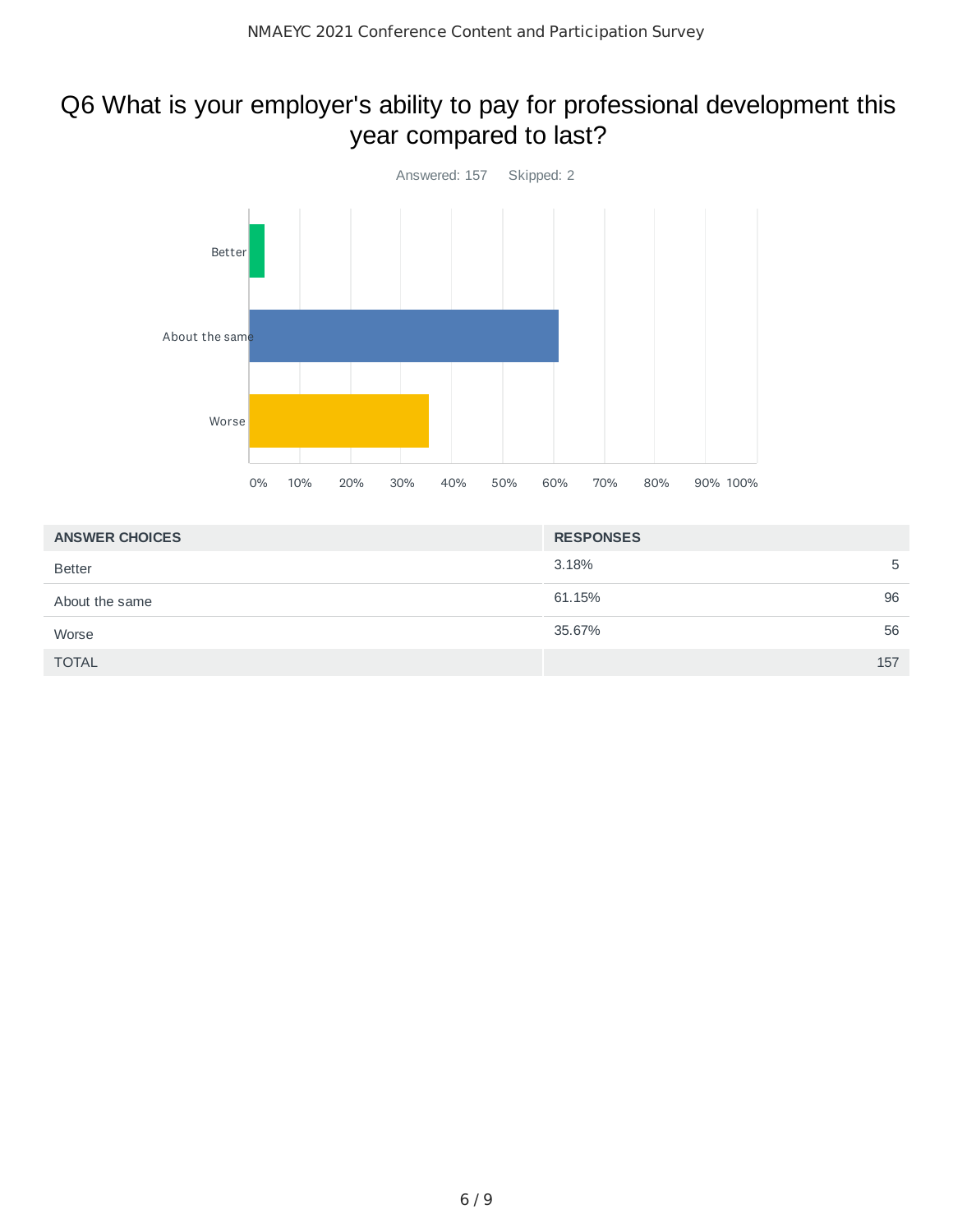## Q7 If NMAEYC is able to offer low- or no-cost registration for the 2021 conference, knowing the main conference is fully virtual, how might that influence your decision about whether to attend the conference?



| <b>ANSWER CHOICES</b>                | <b>RESPONSES</b> |     |
|--------------------------------------|------------------|-----|
| I would be more likely to attend     | 62.03%           | 98  |
| I would be about as likely to attend | 27.22%           | 43  |
| I would be less likely to attend     | 10.76%           | 17  |
| <b>TOTAL</b>                         |                  | 158 |